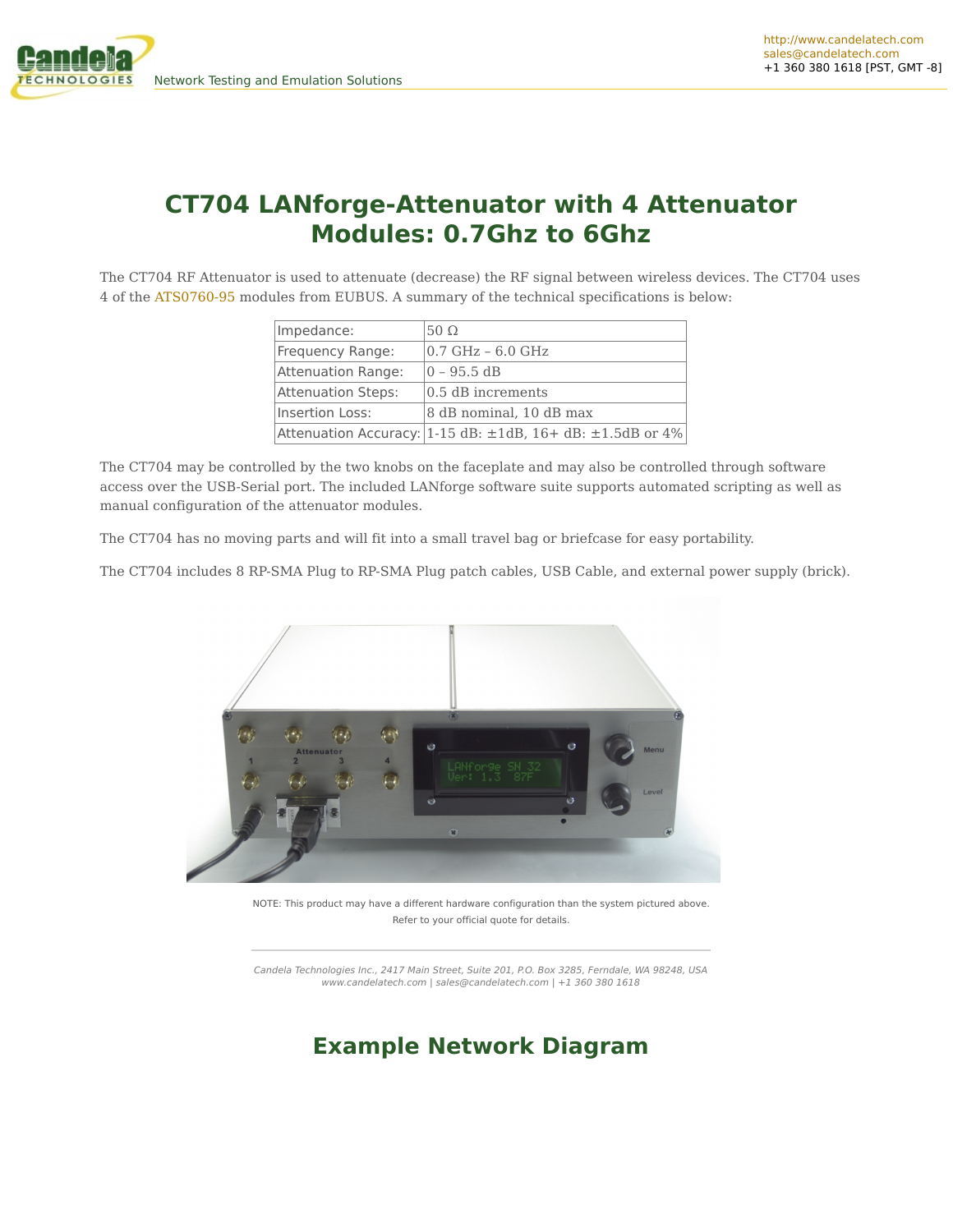



The LANforge attenuator sits between two RF systems (often WiFi AP on one side and WiFi Station on the other. Connect shielded RP-SMA Plug cables between the Attenuator and WiFi Stations. Adjust the attenuations as desired using Attenuator knobs and/or use a program to adjust the values over the USB-Serial connection.

Candela Technologies Inc., 2417 Main Street, Suite 201, P.O. Box 3285, Ferndale, WA 98248, USA www.candelatech.com | sales@candelatech.com | +1 360 380 1618

#### **Quick Start Guide**

- 1. Connect 9v 1A DC Power brick.
- 2. Optionally: Connect USB cord to Linux PC for managing through LANforge or other program.
- 3. Connect the Attenuator pairs: Top SMA connector to one system, bottom to the other.
- 4. Adjust menu with top knob to 'All' or individual modules and use bottom knob to adjust attenuation settings.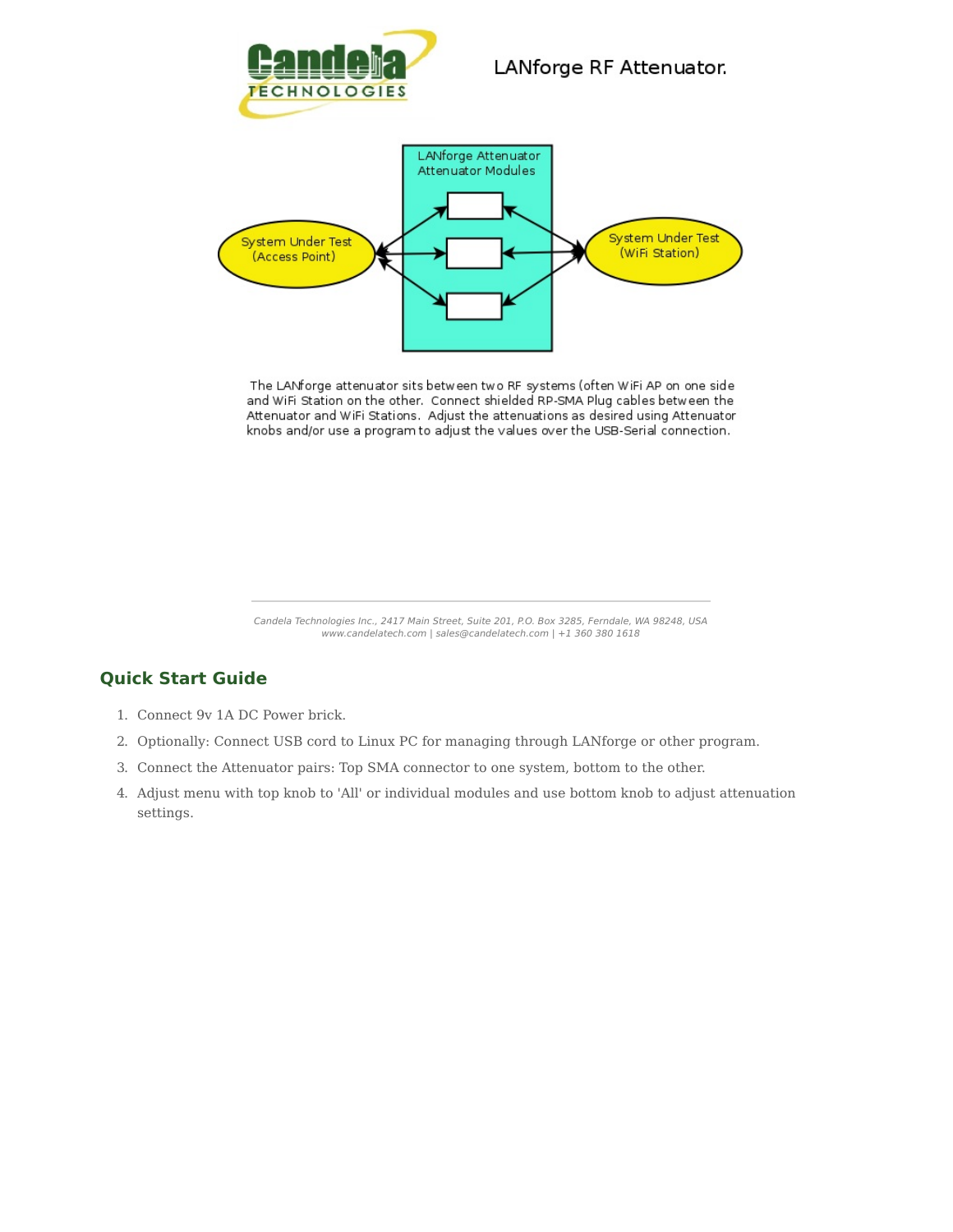Candela Technologies Inc., 2417 Main Street, Suite 201, P.O. Box 3285, Ferndale, WA 98248, USA www.candelatech.com | sales@candelatech.com | +1 360 380 1618

# **LANforge-Attenuator Related Images**

#### **LANforge-GUI Attenuator Configuration Screen**

|                                               |       |      | <b>Modify Attenuator</b>                                   | $\overline{\mathbf{X}}$<br>L.      |
|-----------------------------------------------|-------|------|------------------------------------------------------------|------------------------------------|
| Name:                                         | 1.1.2 |      |                                                            |                                    |
|                                               |       |      | Module 1: 35.0 (350 ddB) $\blacktriangledown$ Synchronized | Script                             |
| Module 2: 35.0 (350 ddB)                      |       |      | Adjustment Value 50 (50 ddB)                               | Adjust<br>$\overline{\phantom{a}}$ |
| Module 3: 35.0 (350 ddB) $\blacktriangledown$ |       |      |                                                            |                                    |
| Module 4: 35.0 (350 ddB) $\blacktriangledown$ |       |      |                                                            |                                    |
|                                               |       | Sync | <b>Apply</b><br>OK                                         | Cancel                             |

**LANforge-GUI 2544 Script with Attenuation**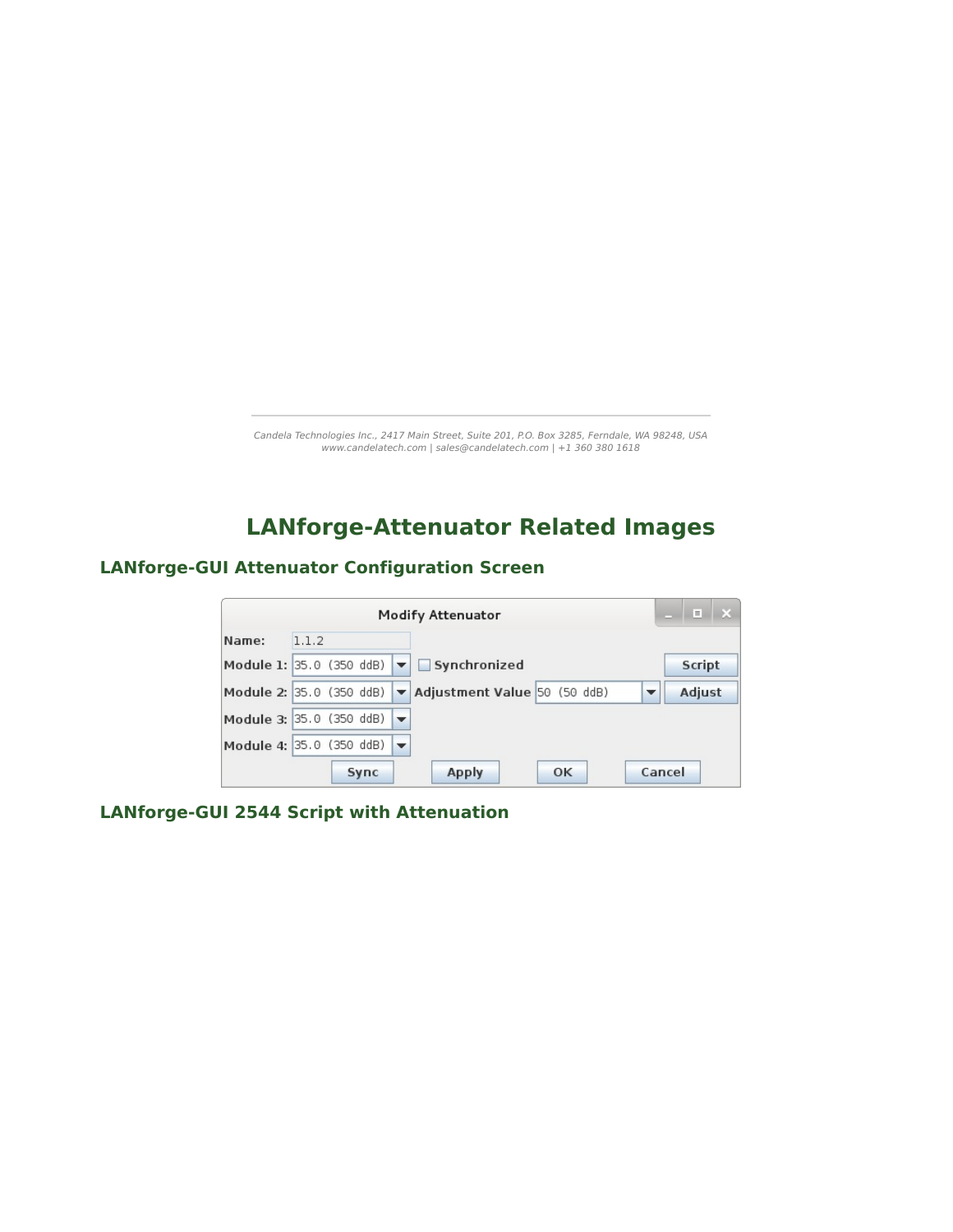|                                    |                                                                                         | <b>Add/Modify Script</b>                                  |                                | $\Box$ $\times$          |
|------------------------------------|-----------------------------------------------------------------------------------------|-----------------------------------------------------------|--------------------------------|--------------------------|
| <b>Endpoint Name:</b>              | $udp-se-s-A$                                                                            | ▼ Script Type:                                            | <b>RFC-2544</b>                | $\overline{\phantom{0}}$ |
| <b>Script Name:</b>                | my-script                                                                               | <b>Group Action:</b>                                      | AII                            | ۰                        |
|                                    | $\triangleright$ Enable Script $\triangleright$ Show Reports $\triangleright$ Symmetric | Loop Hide Iteration Details                               | <b>Hide Legend</b><br>Hide CSV |                          |
| <b>Script Iterations:</b>          | 192                                                                                     | <b>Estimated Duration:</b>                                | 38.4 m                         |                          |
| Show Dups                          | Show 000<br>$V$ Show Attenuation                                                        | <b>Script Configuration</b><br>Hide Latency Distributions | Hide Constraints               |                          |
| <b>Run Duration:</b>               | 10 <sub>s</sub><br>(10 s)                                                               | <b>Pause Duration:</b><br>$\overline{\phantom{a}}$        | 2000(2 s)                      | $\blacktriangledown$     |
| <b>Max Drop Percent:</b>           | 10% (10%)                                                                               | Max-Tx-Underrun:<br>$\overline{\phantom{a}}$              | 10% (10%)                      | ▼                        |
| Max Jitter:                        | 200ms (200 ms)                                                                          | Max RT Latency:<br>٠                                      | 200ms (200 ms)                 | $\blacktriangledown$     |
| Max Failed OK:                     | lo.                                                                                     | ▼                                                         |                                |                          |
| Rates A-<br>bps<br>56000 (56 Kbps) | Rates B-<br>bps<br>400000000 (400 Mbps)                                                 | Payload Sizes A-<br>1472 (1.438 KB)<br>9000 (8.789 KB)    | 1.1.3<br>$0.1 + 5.955$         | ▼                        |
|                                    | <b>Show Previous Report</b>                                                             | Sync<br><b>Apply</b>                                      | OK<br>Cancel                   |                          |

Candela Technologies Inc., 2417 Main Street, Suite 201, P.O. Box 3285, Ferndale, WA 98248, USA www.candelatech.com | sales@candelatech.com | +1 360 380 1618

# **Software Features**

# **Hardware Specification**

- 1. RF Attenuator with 0.7Ghz to 6 Ghz.
- 2. Includes 4 [ATS0760-95](http://ctlocal/specs/Data_ATS0760-95.pdf) RF Attenuation modules from [EUBUS](http://www.eubus.net/).
- 3. Controlled by Arduino-Mega micro-controller and custom electronics boards.
- 4. USB-Serial console (115200 8 N 1) for scripting and automated control.
- 5. 2 rotating knobs for manual adjustment.
- 6. LCD Screen for display of current settings.
- 7. High-Quality aluminum chassis with extruded body and 2.4mm thick faceplates.
- 8. Internal RF connectors are highly shielded semi-rigid SMA cables.
- 9. +9v 1AMP external power supply (brick). May also be powered from 500ma USB port.
- 10. Weight: 3 lbs or 1.4 kg.
- 11. Dimensions: 9 x 9.5 x 3 inches Metric: 240 x 230 x 80 mm.
- 12. Operating Temperature:  $0 \sim 40^{\circ}$ C.
- 13. Operating Humidity:  $10 \sim 90\%$ .
- 14. Certification: RoHS.

[ATS0760-95](http://ctlocal/specs/Data_ATS0760-95.pdf) module specifications:

| Impedance:         | 50 $\Omega$           |
|--------------------|-----------------------|
| Frequency Range:   | $10.7$ GHz $-6.0$ GHz |
| Attenuation Range: | 0 - 95.5 dB           |
| Attenuation Steps: | 0.5 dB increments     |
|                    |                       |